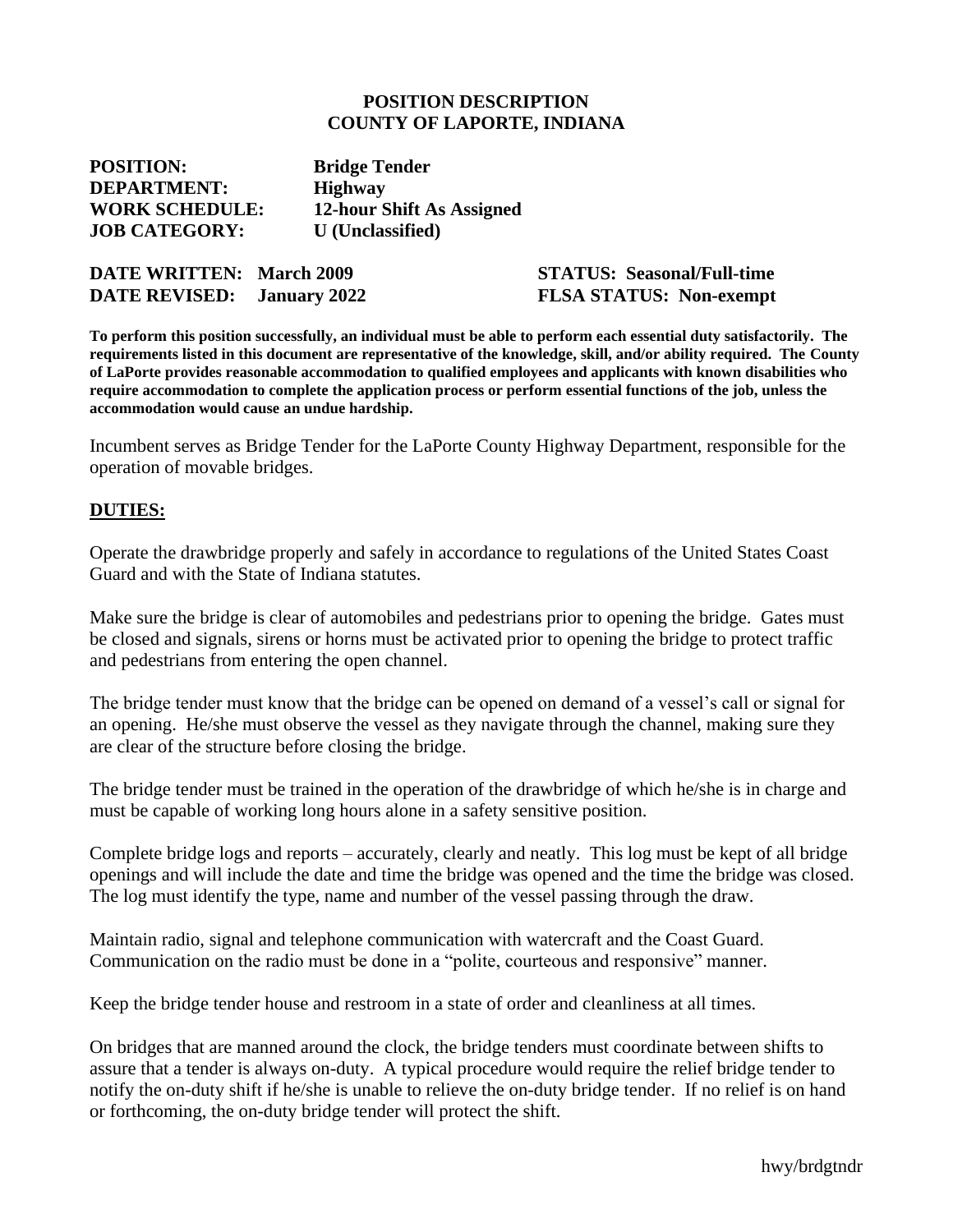Adhere to all company policies and procedures.

# **I. SKILLS AND KNOWLEDGE:**

High school diploma or GED.

Must be at least 18 years of age.

Ability to meet all hiring requirements, including passage of a drug test.

Ability to comply with all employer and department policies and work rules, including, but not limited to, attendance, safety, drug-free workplace, and personal conduct.

Must have basic computer skills.

Must be able to climb bridge stairs and ladders.

Must be able to read and comprehend the US Coast Guard manuals, rules, regulations, and procedures.

Must be able to keep accurate logs and records in correct, legible English.

Must be able to effectively communicate in English on the marine radio.

Ability to work alone with minimum supervision

Must have reliable transportation.

Must be able to follow instructions.

## **II. RESPONSIBILITY:**

Incumbent must be able to identify unsafe conditions and react appropriately. He/she must be aware and alert at all times and must be able to stay calm under pressure. Independent judgment is required in selecting the best practices and methods to achieve desired results.

## **III. PHYSICAL EFFORT/WORK ENVIRONMENT:**

Incumbent performs various duties in the bridge tender house, including pushing/pulling objects, bending, reaching, speaking clearly, close vision, color perception, hearing sounds/communication, and handling/grasping objects. He/she must be able to sit for long periods. He/she must be able to stay past shift if relief does not show up and must get to work on time.